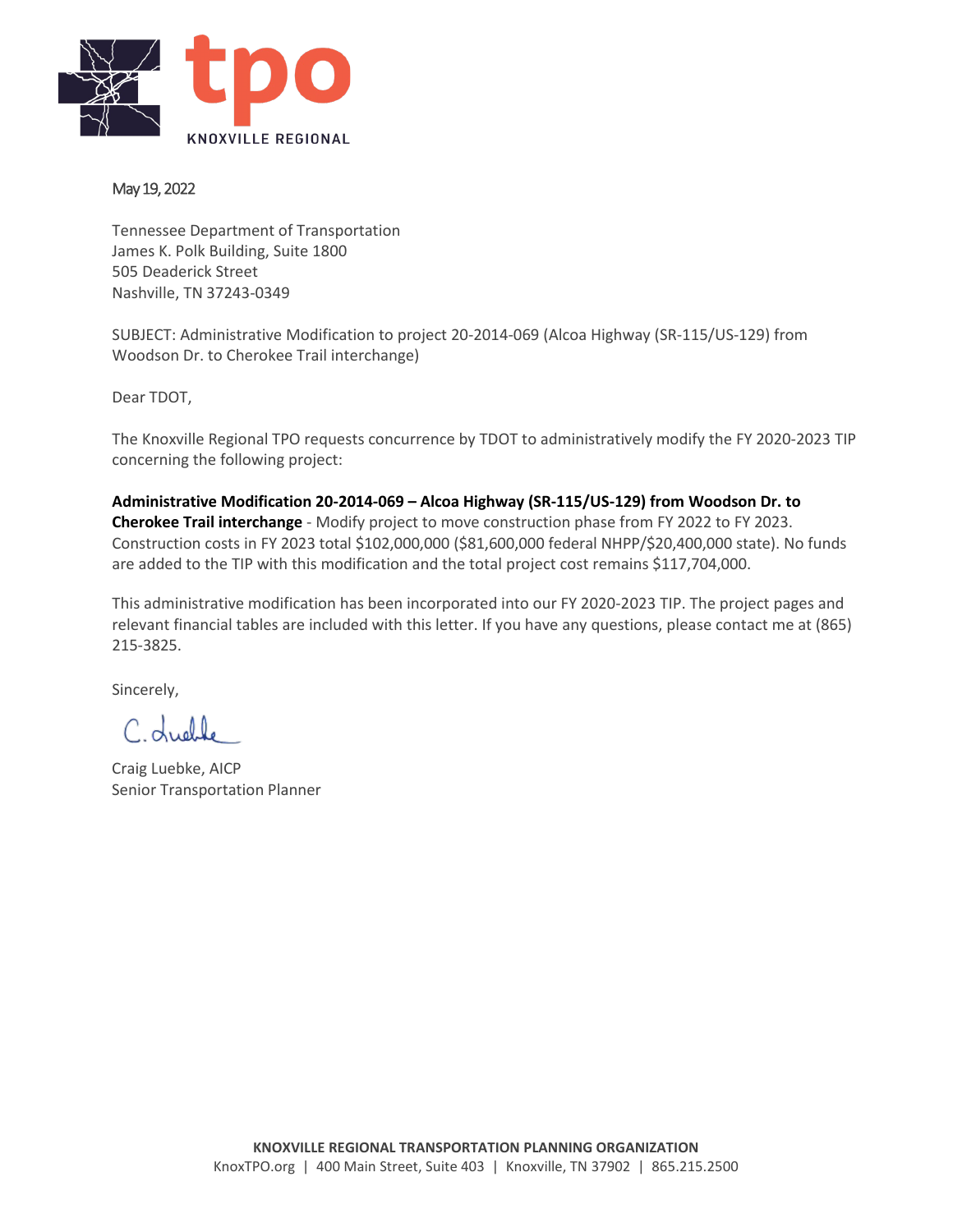## ORIGINAL

# **Knoxville Regional Transportation Planning Organization TRANSPORTATION IMPROVEMENT PROGRAM FY 2020-2023**

| TIP No.                    | 20-2014-069<br>Revision No. 2                                                                                                                                                                                                                                                                                                                                                     | Mobility Plan No. 09-653     |                |  |  |  |  |  |
|----------------------------|-----------------------------------------------------------------------------------------------------------------------------------------------------------------------------------------------------------------------------------------------------------------------------------------------------------------------------------------------------------------------------------|------------------------------|----------------|--|--|--|--|--|
| <b>TDOT PIN</b>            | 100241.03                                                                                                                                                                                                                                                                                                                                                                         | STIP No. 2047085             |                |  |  |  |  |  |
| <b>Project Name</b>        | Alcoa Hwy. (SR-115 / US-129)                                                                                                                                                                                                                                                                                                                                                      |                              |                |  |  |  |  |  |
| Lead Agency                | <b>TDOT</b>                                                                                                                                                                                                                                                                                                                                                                       |                              |                |  |  |  |  |  |
| <b>Total Project Cost</b>  | \$117,704,000                                                                                                                                                                                                                                                                                                                                                                     |                              |                |  |  |  |  |  |
| <b>Project Description</b> | Widen 4-lane to 6-lane including pedestrian and bicycle facilities.                                                                                                                                                                                                                                                                                                               |                              |                |  |  |  |  |  |
| Termini/Intersection       | From Woodson Dr. to Cherokee Trail interchange (IA)                                                                                                                                                                                                                                                                                                                               |                              |                |  |  |  |  |  |
| Counties                   | Knox                                                                                                                                                                                                                                                                                                                                                                              |                              |                |  |  |  |  |  |
| City/Agency                | City of Knoxville                                                                                                                                                                                                                                                                                                                                                                 |                              |                |  |  |  |  |  |
| Length                     | 1.6<br>(miles)                                                                                                                                                                                                                                                                                                                                                                    | <b>Conformity Status</b>     | Non-Exempt     |  |  |  |  |  |
| <b>Additional Details</b>  |                                                                                                                                                                                                                                                                                                                                                                                   |                              |                |  |  |  |  |  |
| <b>Programmed Funds</b>    |                                                                                                                                                                                                                                                                                                                                                                                   |                              |                |  |  |  |  |  |
| FY<br>Phase                | <b>Total Funds</b><br><b>Funding Type</b>                                                                                                                                                                                                                                                                                                                                         | <b>State</b><br>Federal      | Other<br>Local |  |  |  |  |  |
| 2022<br>CON                | \$102,000,000<br><b>NHPP</b>                                                                                                                                                                                                                                                                                                                                                      | \$81,600,000<br>\$20,400,000 | \$0<br>\$0     |  |  |  |  |  |
|                            | \$102,000,000<br>Total                                                                                                                                                                                                                                                                                                                                                            | \$81,600,000<br>\$20,400,000 | \$0<br>\$0     |  |  |  |  |  |
| <b>Revision Date</b>       | 9/22/2021                                                                                                                                                                                                                                                                                                                                                                         |                              |                |  |  |  |  |  |
| <b>Revision Details</b>    | Amend project to move construction phase from FY 2022 to FY 2022 and increase construction cost<br>estimate. Construction costs in FY 2022 total \$102,000,000 (\$81,600,000 federal NHPP/\$20,400,000<br>state). This amendment adds \$29,200,000 (\$23,360,000 federal NHPP/\$5,840,000 state) to the project<br>and TIP. The total project cost is increased to \$117,704,000. |                              |                |  |  |  |  |  |
| Previous TIP No.           | 2011-002, 2014-069, 17-2014-069                                                                                                                                                                                                                                                                                                                                                   |                              |                |  |  |  |  |  |

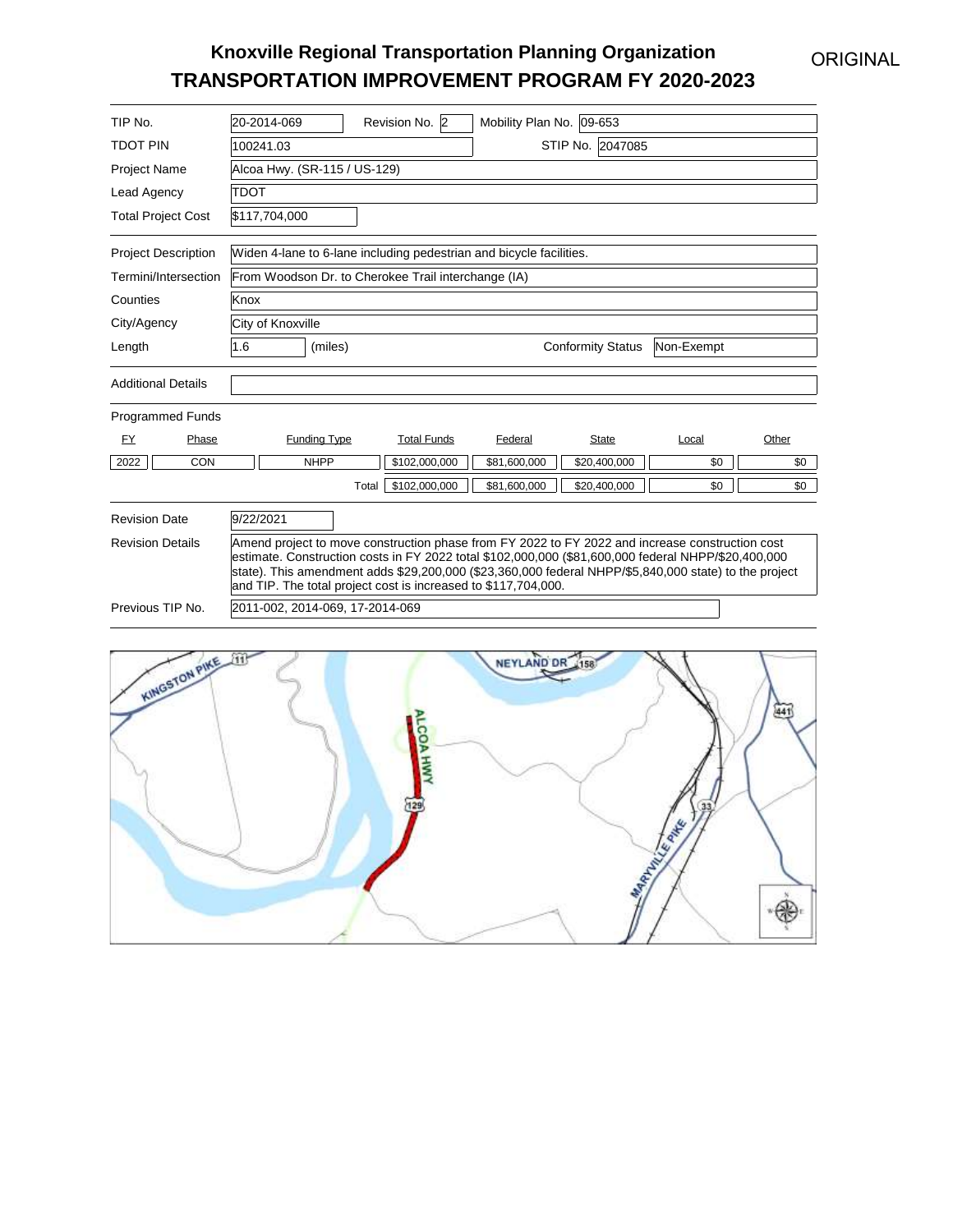### MODIFIED

# **Knoxville Regional Transportation Planning Organization TRANSPORTATION IMPROVEMENT PROGRAM FY 2020-2023**

| TIP No.                    | 20-2014-069                                                                                                                                                                                                                                                                       | Revision No. 3                                                      | Mobility Plan No. 09-653 |                          |            |       |  |  |
|----------------------------|-----------------------------------------------------------------------------------------------------------------------------------------------------------------------------------------------------------------------------------------------------------------------------------|---------------------------------------------------------------------|--------------------------|--------------------------|------------|-------|--|--|
| <b>TDOT PIN</b>            | STIP No. 2047085<br>100241.03                                                                                                                                                                                                                                                     |                                                                     |                          |                          |            |       |  |  |
| <b>Project Name</b>        | Alcoa Hwy. (SR-115 / US-129)                                                                                                                                                                                                                                                      |                                                                     |                          |                          |            |       |  |  |
| Lead Agency                | <b>TDOT</b>                                                                                                                                                                                                                                                                       |                                                                     |                          |                          |            |       |  |  |
| <b>Total Project Cost</b>  | \$117,704,000                                                                                                                                                                                                                                                                     |                                                                     |                          |                          |            |       |  |  |
| <b>Project Description</b> |                                                                                                                                                                                                                                                                                   | Widen 4-lane to 6-lane including pedestrian and bicycle facilities. |                          |                          |            |       |  |  |
| Termini/Intersection       |                                                                                                                                                                                                                                                                                   | From Woodson Dr. to Cherokee Trail interchange (IA)                 |                          |                          |            |       |  |  |
| Counties                   | Knox                                                                                                                                                                                                                                                                              |                                                                     |                          |                          |            |       |  |  |
| City/Agency                | City of Knoxville                                                                                                                                                                                                                                                                 |                                                                     |                          |                          |            |       |  |  |
| Length                     | 1.6<br>(miles)                                                                                                                                                                                                                                                                    |                                                                     |                          | <b>Conformity Status</b> | Non-Exempt |       |  |  |
| <b>Additional Details</b>  |                                                                                                                                                                                                                                                                                   |                                                                     |                          |                          |            |       |  |  |
| <b>Programmed Funds</b>    |                                                                                                                                                                                                                                                                                   |                                                                     |                          |                          |            |       |  |  |
| FY.<br>Phase               | <b>Funding Type</b>                                                                                                                                                                                                                                                               | <b>Total Funds</b>                                                  | Federal                  | State                    | Local      | Other |  |  |
| 2023<br>CON                | <b>NHPP</b>                                                                                                                                                                                                                                                                       | \$102,000,000                                                       | \$81,600,000             | \$20,400,000             | \$0        | \$0   |  |  |
|                            |                                                                                                                                                                                                                                                                                   | \$102.000.000<br>Total                                              | \$81.600.000             | \$20,400,000             | \$0        | \$0   |  |  |
| <b>Revision Date</b>       | 5/19/2022                                                                                                                                                                                                                                                                         |                                                                     |                          |                          |            |       |  |  |
| <b>Revision Details</b>    | Modify project to move construction phase from FY 2022 to FY 2023. Construction costs in FY 2023<br>total \$102,000,000 (\$81,600,000 federal NHPP/\$20,400,000 state). No funds are added to the TIP with<br>this modification and the total project cost remains \$117,704,000. |                                                                     |                          |                          |            |       |  |  |
| Previous TIP No.           | 2011-002, 2014-069, 17-2014-069                                                                                                                                                                                                                                                   |                                                                     |                          |                          |            |       |  |  |

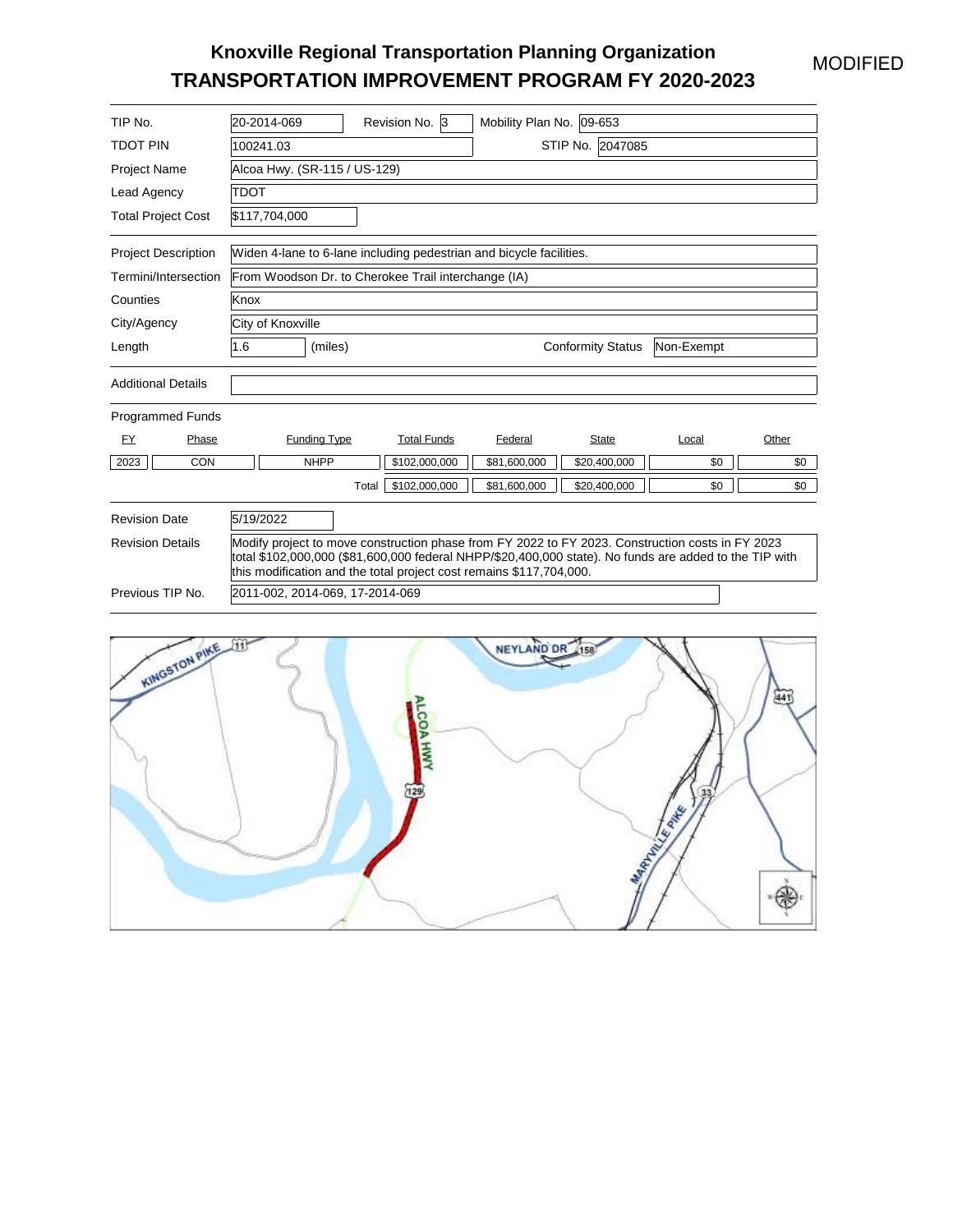| <b>Funding Source</b> | FY 2020       | FY 2021       | FY 2022       | FY 2023       | Total         | Share (%) |
|-----------------------|---------------|---------------|---------------|---------------|---------------|-----------|
| <b>ACNHPP</b>         | \$73,000,000  | \$6,000,000   | \$27,430,000  | \$0           | \$106,430,000 | 12.69     |
| <b>CMAQ</b>           | \$9,914,998   | \$17,169,017  | \$9,664,551   | \$12,801,039  | \$49,549,605  | 5.91      |
| <b>HIP</b>            | \$0           | \$8,022,779   | \$1,513,516   | \$1,539,845   | \$11,076,140  | 1.32      |
| <b>HPP</b>            | \$10,249,872  | \$0           | \$0           | \$0           | \$10,249,872  | 1.22      |
| <b>HSIP</b>           | \$12,561,100  | \$5,500,000   | \$14,000,000  | \$875,000     | \$32,936,100  | 3.93      |
| HSIP-R                | \$0           | \$700,000     | \$3,000,000   | \$7,050       | \$3,707,050   | 0.44      |
| <b>LIC</b>            | \$171,958     | \$0           | \$0           | \$0           | \$171,958     | 0.02      |
| <b>LOCAL</b>          | \$3,146,889   | \$9,100,222   | \$2,500,000   | \$5,418,000   | \$20,165,111  | 2.40      |
| L-STBG                | \$21,483,831  | \$10,190,574  | \$37,925,302  | \$30,691,680  | \$100,291,387 | 11.96     |
| L-STBG-TA             | \$0           | \$250,000     | \$2,653,026   | \$0           | \$2,903,026   | 0.35      |
| <b>MMAG</b>           | \$0           | \$0           | \$1,285,000   | \$0           | \$1,285,000   | 0.15      |
| <b>NHPP</b>           | \$76,422,500  | \$38,439,722  | \$247.700.000 | \$21.744.000  | \$384,306,222 | 45.82     |
| <b>PHSIP</b>          | \$41.625      | \$850,000     | \$20,813      | \$13,875      | \$926,313     | 0.11      |
| <b>PRIVATE</b>        | \$0           | \$242.022     | \$1,286,616   | \$0           | \$1,528,638   | 0.18      |
| <b>RHSIP</b>          | \$950,000     | \$0           | \$0           | \$0           | \$950,000     | 0.11      |
| SECTION 5307          | \$8,919,689   | \$8,980,763   | \$8,666,341   | \$8,666,341   | \$35,233,134  | 4.20      |
| SECTION 5310          | \$0           | \$1,753,225   | \$861,825     | \$861,825     | \$3,476,875   | 0.41      |
| SECTION 5339          | \$974,664     | \$895,630     | \$931,120     | \$931,120     | \$3,732,534   | 0.44      |
| S-STBG                | \$18,100,000  | \$18,947,229  | \$2,800,000   | \$23,496,063  | \$63,343,292  | 7.55      |
| S-STBG-TA             | \$0           | \$890,565     | \$0           | \$5,628,490   | \$6,519,055   | 0.78      |
| Total                 | \$235,937,126 | \$127,931,748 | \$362,238,110 | \$112,674,328 | \$838,781,312 | 100.00    |
| Federal               | \$128,717,196 | \$93,190,230  | \$266.935.173 | \$87,227,441  | \$576,070,040 | 68.68     |
| <b>State</b>          | \$99,572,595  | \$19,410,303  | \$80,471,730  | \$10,999,761  | \$210,454,389 | 25.09     |
| Local                 | \$7,285,571   | \$14,495,719  | \$13,082,200  | \$13,984,735  | \$48,848,225  | 5.82      |
| Other                 | \$361,764     | \$835,496     | \$1,749,007   | \$462,391     | \$3,408,658   | 0.41      |

#### **Table 1. Summary of Programmed Revenues**

**Table 2. Summary of Programmed Expenditures**

| <b>Funding Source</b> | FY 2020       | FY 2021       | FY 2022       | FY 2023       | Total         | Share (%) |
|-----------------------|---------------|---------------|---------------|---------------|---------------|-----------|
| <b>ACNHPP</b>         | \$73,000,000  | \$6,000,000   | \$27,430,000  | \$0           | \$106,430,000 | 12.69     |
| <b>CMAQ</b>           | \$9,914,998   | \$17,169,017  | \$9,664,551   | \$12,801,039  | \$49,549,605  | 5.91      |
| HIP                   | \$0           | \$8,022,779   | \$1,513,516   | \$1,539,845   | \$11,076,140  | 1.32      |
| <b>HPP</b>            | \$10,249,872  | \$0           | \$0           | \$0           | \$10,249,872  | 1.22      |
| <b>HSIP</b>           | \$12.561.100  | \$5,500,000   | \$14,000,000  | \$875,000     | \$32,936,100  | 3.93      |
| HSIP-R                | \$0           | \$700,000     | \$3,000,000   | \$7,050       | \$3,707,050   | 0.44      |
| <b>LIC</b>            | \$171,958     | \$0           | \$0           | \$0           | \$171,958     | 0.02      |
| <b>LOCAL</b>          | \$3,146,889   | \$9,100,222   | \$2,500,000   | \$5,418,000   | \$20,165,111  | 2.40      |
| <b>L-STBG</b>         | \$21,483,831  | \$10,190,574  | \$37,925,302  | \$30,691,680  | \$100,291,387 | 11.96     |
| L-STBG-TA             | \$0           | \$250,000     | \$2,653,026   | \$0           | \$2,903,026   | 0.35      |
| <b>MMAG</b>           | \$0           | \$0           | \$1,285,000   | \$0           | \$1,285,000   | 0.15      |
| <b>NHPP</b>           | \$76,422,500  | \$38,439,722  | \$247,700,000 | \$21,744,000  | \$384,306,222 | 45.82     |
| <b>PHSIP</b>          | \$41,625      | \$850,000     | \$20,813      | \$13,875      | \$926,313     | 0.11      |
| <b>PRIVATE</b>        | \$0           | \$242,022     | \$1,286,616   | \$0           | \$1,528,638   | 0.18      |
| <b>RHSIP</b>          | \$950,000     | \$0           | \$0           | \$0           | \$950,000     | 0.11      |
| SECTION 5307          | \$8,919,689   | \$8,980,763   | \$8,666,341   | \$8,666,341   | \$35,233,134  | 4.20      |
| SECTION 5310          | \$0           | \$1,753,225   | \$861,825     | \$861,825     | \$3,476,875   | 0.41      |
| SECTION 5339          | \$974,664     | \$895,630     | \$931,120     | \$931,120     | \$3,732,534   | 0.44      |
| S-STBG                | \$18,100,000  | \$18,947,229  | \$2,800,000   | \$23,496,063  | \$63,343,292  | 7.55      |
| S-STBG-TA             | \$0           | \$890,565     | \$0           | \$5,628,490   | \$6,519,055   | 0.78      |
| Total                 | \$235,937,126 | \$127,931,748 | \$362,238,110 | \$112,674,328 | \$838,781,312 | 100.00    |
| Federal               | \$128,717,196 | \$93,190,230  | \$266.935.173 | \$87.227.441  | \$576,070,040 | 68.68     |
| State                 | \$99,572,595  | \$19,410,303  | \$80.471.730  | \$10,999,761  | \$210,454,389 | 25.09     |
| Local                 | \$7,285,571   | \$14,495,719  | \$13,082,200  | \$13,984,735  | \$48,848,225  | 5.82      |
| Other                 | \$361,764     | \$835,496     | \$1,749,007   | \$462.391     | \$3,408,658   | 0.41      |